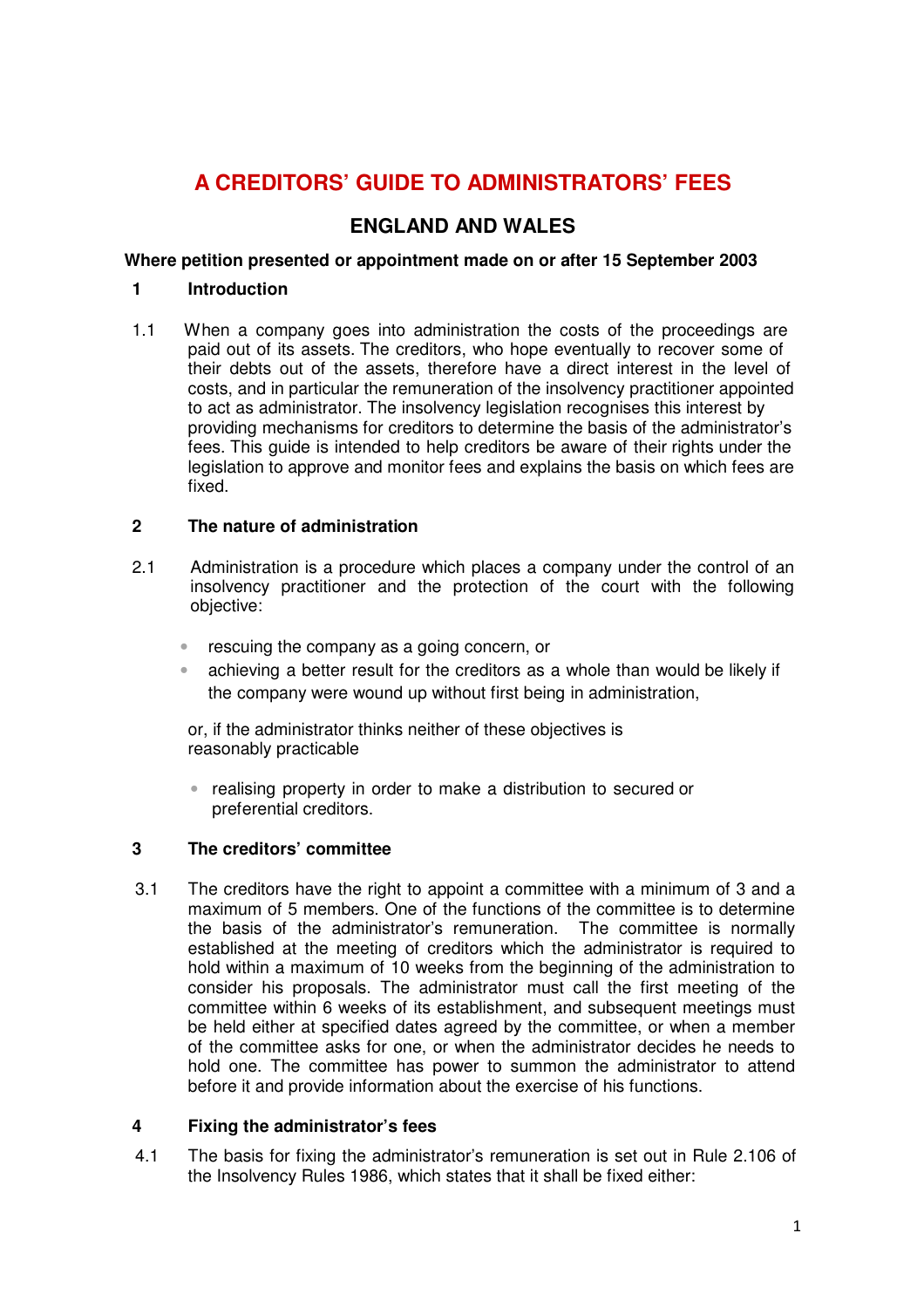- as a percentage of the value of the property which the administrator has to deal with, or
- by reference to the time properly given by the administrator and his staff in attending to matters arising in the administration.

It is for the creditors' committee (if there is one) to determine on which of these bases the remuneration is to be fixed, and if it is fixed as a percentage fix the percentage to be applied. Rule 2.106 says that in arriving at its decision the committee shall have regard to the following matters:

- the complexity (or otherwise) of the case;
- any responsibility of an exceptional kind or degree which falls on the administrator;
- the effectiveness with which the administrator appears to be carrying out, or to have carried out, his duties;
- the value and nature of the property which the administrator has to deal with.
- 4.2 If there is no creditors' committee, or the committee does not make the requisite determination, the administrator's remuneration may be fixed by a resolution of a meeting of creditors having regard to the same matters as the committee would. If the remuneration is not fixed in any of these ways, it will be fixed by the court on application by the administrator.
- 4.3 There are special rules about creditors' resolutions in cases where the administrator has stated in his proposals that the company has insufficient property to enable a distribution to be made to unsecured creditors except out of the reserved fund which may have to be set aside out of floating charge assets.

In this case, if there is no creditors' committee, or the committee does not make the requisite determination, the remuneration may be fixed by the approval of  $-$ 

- each secured creditor of the company; or
- if the administrator has made or intends to make a distribution to preferential creditors –
	- each secured creditor of the company; and
	- preferential creditors whose debts amount to more than 50% of the preferential debts of the company, disregarding debts of any creditor who does not respond to an invitation to give or withhold approval.

having regard to the same matters as the committee would.

Note that there is no requirement to hold a creditors' meeting in such cases unless a meeting is requisitioned by creditors whose debts amount to at least 10 per cent of the total debts of the company.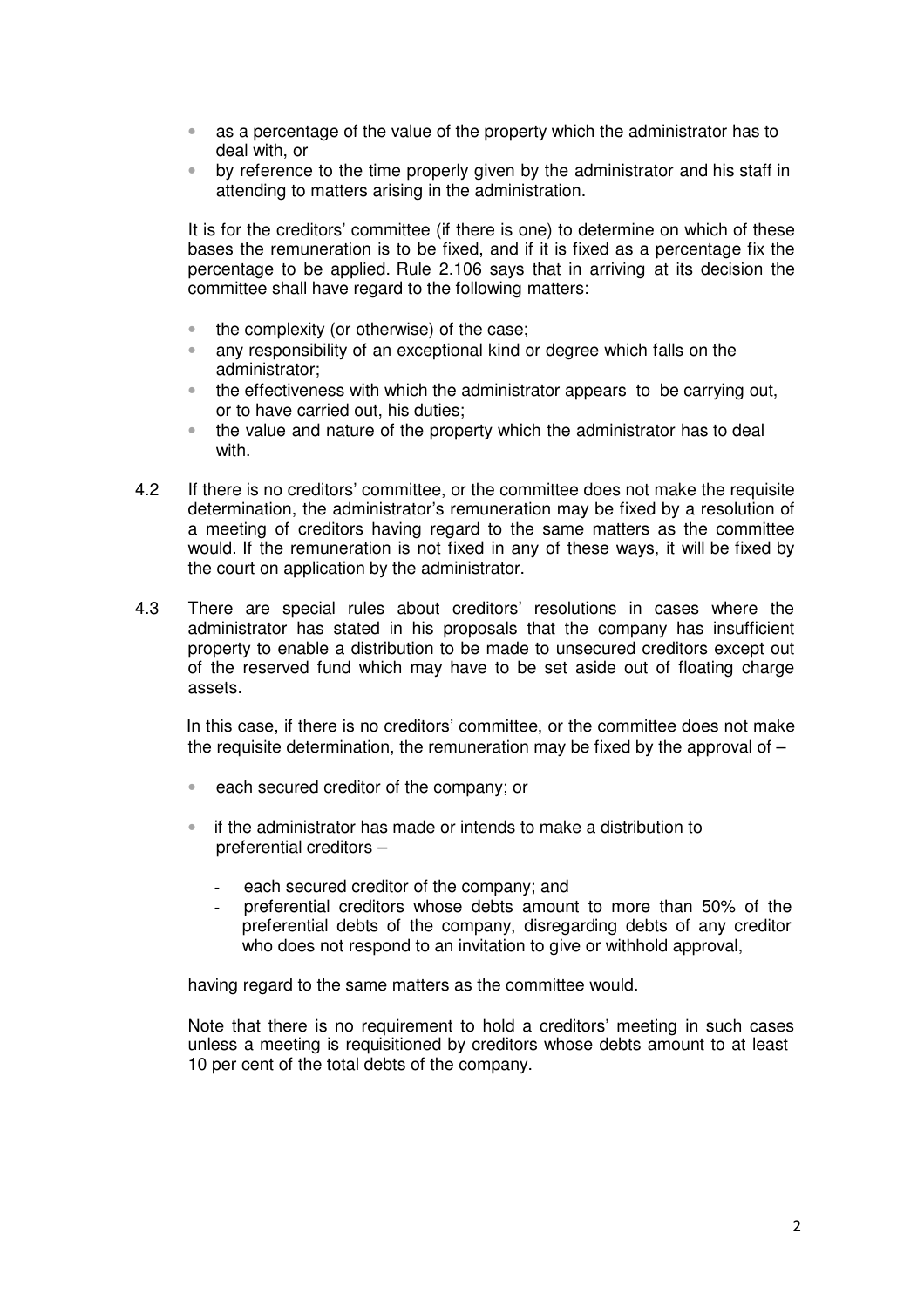4.4 A resolution of creditors may be obtained by correspondence.

# **5 What information should be provided by the administrator?**

#### **5.1 When seeking fee approval**

- 5.1.1 When seeking agreement to his fees the administrator should provide sufficient supporting information to enable the committee or the creditors to form a judgement as to whether the proposed fee is reasonable having regard to all the circumstances of the case. The nature and extent of the supporting information which should be provided will depend on:
	- the nature of the approval being sought;
	- the stage during the administration of the case at which it is being sought; and
	- the size and complexity of the case.
- 5.1.2 Where, at any creditors' or committee meeting, the administrator seeks agreement to the terms on which he is to be remunerated, he should provide the meeting with details of the charge-out rates of all grades of staff, including principals, which are likely to be involved on the case.
- 5.1.3 Where the administrator seeks agreement to his fees during the course of the administration, he should always provide an up to date receipts and payments account. Where the proposed fee is based on time costs the administrator should disclose to the committee or the creditors the time spent and the charge-out value in the particular case, together with, where appropriate, such additional information as may reasonably be required having regard to the size and complexity of the case. The additional information should comprise a sufficient explanation of what the administrator has achieved and how it was achieved to enable the value of the exercise to be assessed (whilst recognising that the administrator must fulfil certain statutory obligations that might be seen to bring no added value for creditors) and to establish that the time has been properly spent on the case. That assessment will need to be made having regard to the time spent and the rates at which that time was charged, bearing in mind the factors set out in paragraph 4.1 above. To enable this assessment to be carried out it may be necessary for the administrator to provide an analysis of the time spent on the case by type of activity and grade of staff.

The degree of detail will depend on the circumstances of the case, but it will be helpful to be aware of the professional guidance which has been given to insolvency practitioners on this subject. The guidance suggests the following areas of activity as a basis for the analysis of time spent:

- Administration and planning
- Investigations
- Realisation of assets
- **Trading**
- **Creditors**
- Any other case-specific matters

The following categories are suggested as a basis for analysis by grade of staff: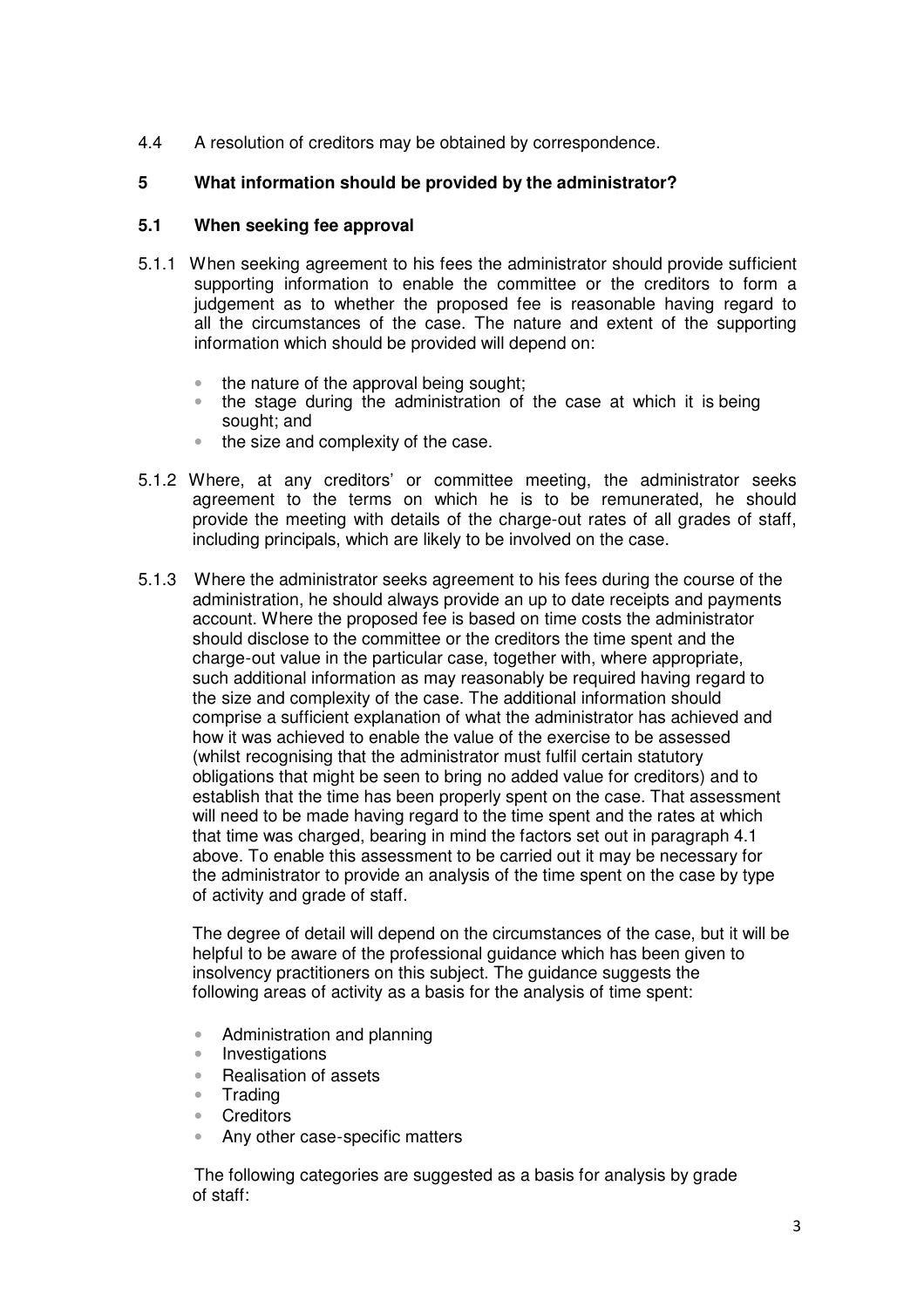- Partner
- Manager
- Other senior professionals
- Assistants and support staff

The explanation of what has been done can be expected to include an outline of the nature of the assignment and the administrator's own initial assessment, including the anticipated return to creditors. To the extent applicable it should also explain:

- Any significant aspects of the case, particularly those that affect the amount of time spent.
- The reasons for subsequent changes in strategy.
- Any comments on any figures in the summary of time spent accompanying the request the administrator wishes to make.
- The steps taken to establish the views of creditors, particularly in relation to agreeing the strategy for the assignment, budgeting, time recording, fee drawing or fee agreement.
- Any existing agreement about fees.
- Details of how other professionals, including subcontractors, were chosen, how they were contracted to be paid, and what steps have been taken to review their fees.

It should be borne in mind that the degree of analysis and form of presentation should be proportionate to the size and complexity of the case. In smaller cases not all categories of activity will always be relevant, whilst further analysis may be necessary in larger cases.

5.1.4 Where the fee is charged on a percentage basis the administrator should provide details of any work which has been or is intended to be sub-contracted out which would normally be undertaken directly by an administrator or his staff.

## **5.2 After fee approval**

Where a resolution fixing the basis of fees is passed at any creditors' meeting held before he has substantially completed his functions, the administrator should notify the creditors of the details of the resolution in his next report or circular to them. In all subsequent reports to creditors the administrator should specify the amount of remuneration he has drawn in accordance with the resolution. Where the fee is based on time costs he should also provide details of the time spent and charge-out value to date and any material changes in the rates charged for the various grades since the resolution was first passed. He should also provide such additional information as may be required in accordance with the principles set out in paragraph 5.1.3. Where the fee is charged on a percentage basis the administrator should provide the details set out in paragraph 5.1.4 above regarding work which has been sub-contracted out.

#### **5.3 Expenses and disbursements**

There is no statutory requirement for the committee or the creditors to approve the drawing of expenses or disbursements. However, professional guidance issued to insolvency practitioners requires that, where the administrator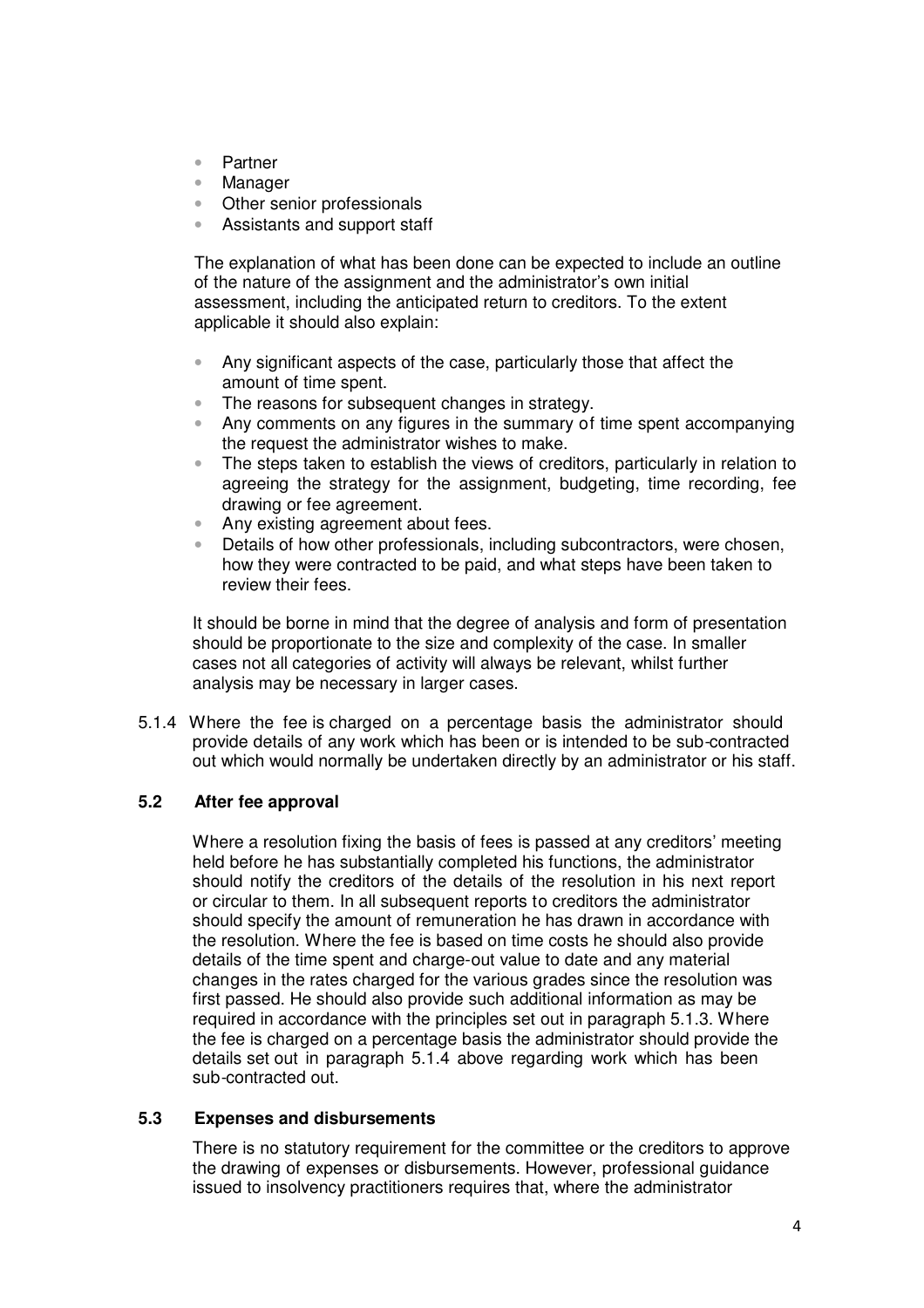proposes to recover costs which, whilst being in the nature of expenses or disbursements, may include an element of shared or allocated costs (such as room hire, document storage or communication facilities provided by the administrator's own firm), they must be disclosed and be authorised by those responsible for approving his remuneration. Such expenses must be directly incurred on the case and subject to a reasonable method of calculation and allocation.

#### **6 What if a creditor is dissatisfied?**

6.1 If a creditor believes that the administrator's remuneration is too high he may, if at least 25 per cent in value of the creditors (including himself) agree, apply to the court for an order that it be reduced. If the court does not dismiss the application (which it may if it considers that insufficient cause is shown) the applicant must give the administrator a copy of the application and supporting evidence at least 14 days before the hearing. Unless the court orders otherwise, the costs must be paid by the applicant and not as an expense of the administration.

## **7 What if the administrator is dissatisfied?**

7.1 If the administrator considers that the remuneration fixed by the creditors' committee is insufficient he may request that it be increased by resolution of the creditors. If he considers that the remuneration fixed by the committee or the creditors is insufficient, he may apply to the court for it to be increased. If he decides to apply to the court he must give at least 14 days' notice to the members of the creditors' committee and the committee may nominate one or more of its members to appear or be represented on the application. If there is no committee, the administrator's notice of his application must be sent to such of the company's creditors as the court may direct, and they may nominate one or more of their number to appear or be represented. The court may order the costs to be paid as an expense of the administration.

#### **8 Other matters relating to fees**

- 8.1 Where there are joint administrators it is for them to agree between themselves how the remuneration payable should be apportioned. Any dispute arising between them may be referred to the court, the creditors' committee or a meeting of creditors.
- 8.2 If the administrator is a solicitor and employs his own firm to act on behalf of the company, profit costs may not be paid unless authorised by the creditors' committee, the creditors or the court.

#### **9. Provision of information – additional requirements**

In any case where the administrator is appointed on or after 1 April 2005 he must provide certain information about time spent on a case, free of charge, upon request by any creditor, director or shareholder of the company.

The information which must be provided is  $-$ 

- the total number of hours spent on the case by the administrator or staff assigned to the case;
- for each grade of staff, the average hourly rate at which they are charged